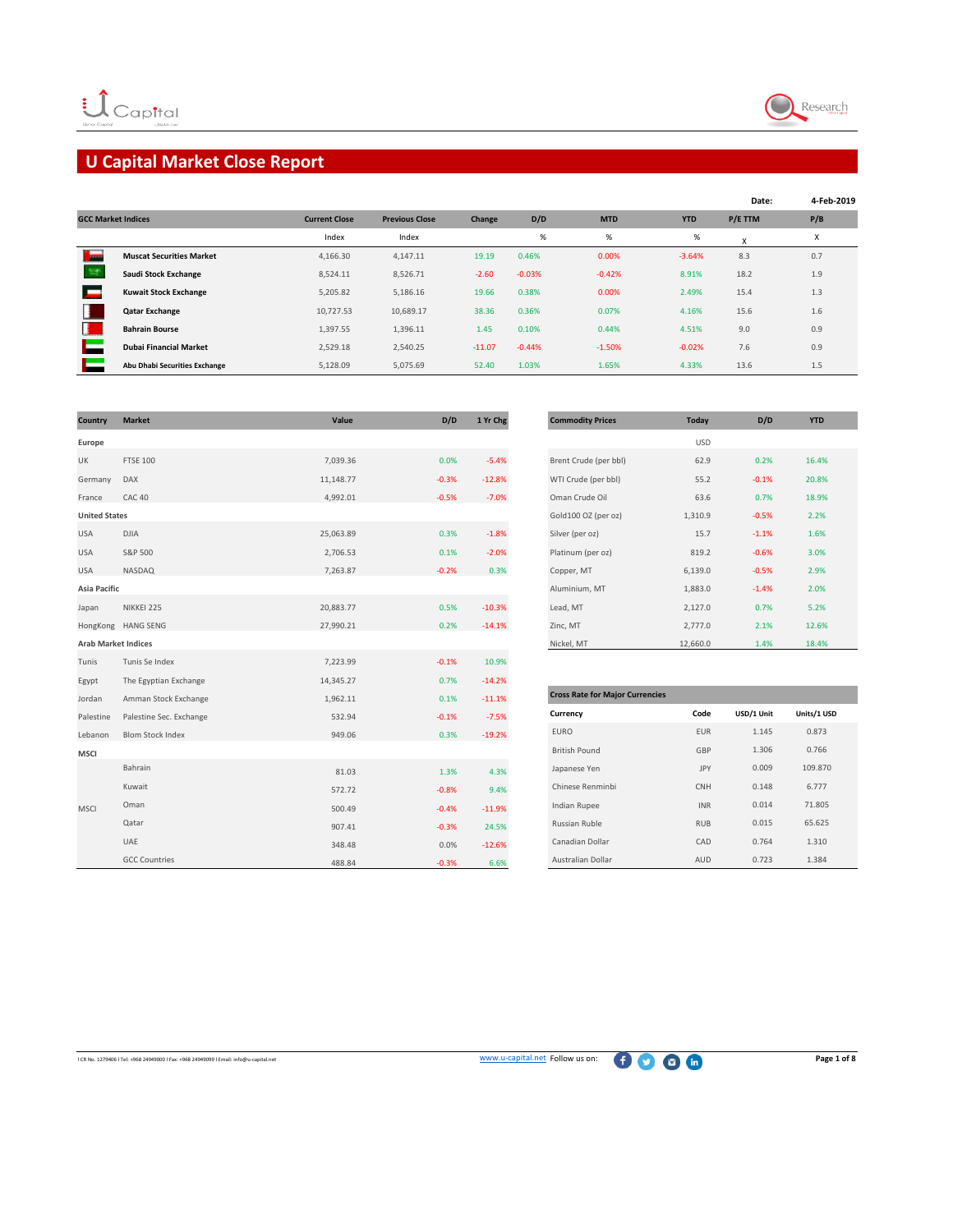П

## **Muscat Securities Market**

Research

**Market Cap: OMR 18bn (USD 47.5bn)**

|                         | <b>Current</b> | <b>Previous</b> | <b>DTD</b> | <b>MTD</b> | <b>YTD</b> |    | No. of Cos          |
|-------------------------|----------------|-----------------|------------|------------|------------|----|---------------------|
| <b>MSM 30</b>           | 4,166.30       | 4,147.11        | 0.46%      | 0.00%      | $-3.64%$   | Up | Down                |
| Volume ('000)           | 7,204.82       | 3,801.68        | 89.5%      |            |            | 11 | 8                   |
| Value (OMR'000)         | 1,318.53       | 933.84          | 41.2%      |            |            |    |                     |
| Sub-Indices             |                |                 |            |            |            |    |                     |
| <b>Financial Sector</b> | 6,690.77       | 6,667.51        | 0.35%      | $-0.09%$   | $-2.00%$   |    | Unchanged           |
| <b>Industry Sector</b>  | 4,804.11       | 4,811.78        | $-0.16%$   | 0.15%      | $-3.75%$   |    | 14                  |
| Services Sector         | 2,139.62       | 2,136.34        | 0.15%      | $-0.13%$   | $-6.58%$   |    | <u> a shekara t</u> |
| MSM Shariah Index       | 561.74         | 560.69          | 0.19%      | $-0.05%$   | $-5.10%$   |    |                     |

#### **MSM 30 Index (RHS) vs. Turnover (LHS)**



|                            |            |       |                             |            | Value    |                                  |         |     |
|----------------------------|------------|-------|-----------------------------|------------|----------|----------------------------------|---------|-----|
| <b>Top Equity Gainers</b>  | Price      | Chg   | <b>Top Co. - Value</b>      | Price      |          | <b>Nationality Trading - Buy</b> |         |     |
| Companies                  | <b>OMR</b> |       | Companies                   | <b>OMR</b> | OMR' 000 | Value (OMR 000)                  |         |     |
| <b>OMAN CHLORINE</b>       | 0.348      | 5.45% | <b>OMAN CHLORINE</b>        | 0.348      | 416.2    | <b>OMANIS</b>                    | 1,078.4 | 82% |
| AL ANWAR HOLDINGS SAOG     | 0.089      | 3.49% | GALFAR ENGINFERING&CONTRACT | 0.075      | 237.2    | GCC.                             | 124.3   | 9%  |
| OMAN TELECOMMUNICATIONS CO | 0.728      | 1.68% | OMAN TELECOMMUNICATIONS CO  | 0.728      | 227.8    | <b>ARABS</b>                     | 1.5     | 0%  |
| <b>HSBC BANK OMAN</b>      | 0.125      | 1.63% | <b>BANKMUSCAT SAOG</b>      | 0.416      | 70.6     | <b>OTHERS</b>                    | 114.3   | 9%  |
| <b>OOREDOO</b>             | 0.536      | 1.52% | NATIONAL BANK OF OMAN SAOG  | 0.185      | 59.8     |                                  |         |     |

| <b>Top Equity Losers</b>     | <b>Price</b> | Chg       | <b>Top Co. - Volume</b>     | Price      | Volume  | <b>Nationality Trading - Sell</b> |         |     |  |
|------------------------------|--------------|-----------|-----------------------------|------------|---------|-----------------------------------|---------|-----|--|
| Companies                    | <b>OMR</b>   | %         | Companies                   | <b>OMR</b> | '000    | Value (OMR 000)                   |         |     |  |
| SMN POWER HOLDING SAOG       | 0.192        | $-19.67%$ | GALFAR ENGINEERING&CONTRACT | 0.075      | 3.147.8 | <b>OMANIS</b>                     | 1,278.4 | 97% |  |
| AL JAZEERA SERVICES          | 0.101        | $-2.88%$  | OMAN CHLORINE               | 0.348      | 1.195.9 | GCC                               | 30.9    | 2%  |  |
| SALALAH MILLS CO             | 0.708        | $-1.67%$  | AL-ANWAR CERAMIC TILES CO   | 0.075      | 695.9   | <b>ARABS</b>                      | 3.7     | 0%  |  |
| PHOENIX POWER CO SAOC        | 0.094        | $-1.05%$  | NATIONAL BANK OF OMAN SAOG  | 0.185      | 323.0   | <b>OTHERS</b>                     | 5.6     | 0%  |  |
| AL MAHA PETROLFUM PRODUCTS M | 0.856        | $-0.93%$  | OMAN TELECOMMUNICATIONS CO  | 0.728      | 313.3   |                                   |         |     |  |

| % Cash Map of Turnover (In & Out) Flows | <b>Top Five Daily Deals by Value</b><br>Price<br>Value<br><b>Type</b> |          |                                           |            | <b>Nationality Trading - Buy</b> |            |                        |               |
|-----------------------------------------|-----------------------------------------------------------------------|----------|-------------------------------------------|------------|----------------------------------|------------|------------------------|---------------|
| Companies                               | Prc. In                                                               | Prc. Out | Companies                                 | <b>OMR</b> |                                  | <b>OMR</b> | ARABS                  | <b>OTHERS</b> |
| MSM 30 Index                            | 41.2%                                                                 | 58.9%    | Oman Chlorine                             | 0.348      |                                  | 226,200    | 0.1%                   | 8.7%          |
| OMAN CHLORINE                           | 4.3%                                                                  | 95.7%    | Oman Telecommunications Co                | 0.728      |                                  | 107,023    |                        |               |
| GALFAR ENGINEERING&CONTRACT             | 90.7%                                                                 | 9.4%     | Oman Chlorine                             | 0.348      |                                  | 106,086    |                        |               |
| OMAN TELECOMMUNICATIONS CO              | 4.7%                                                                  | 95.3%    | Oman Telecommunications Co                | 0.728      |                                  | 36,400     | <b>OMANIS</b><br>81.8% |               |
| BANKMUSCAT SAOG                         | 99.4%                                                                 | 0.6%     | Oman Chlorine                             | 0.348      |                                  | 34,800     |                        |               |
| Source: Mubasher                        |                                                                       |          | Excluding special deals, Source: Mubasher |            |                                  |            |                        |               |



Source: MSM, Bloomberg, Mubasher

OMANIS 97.0%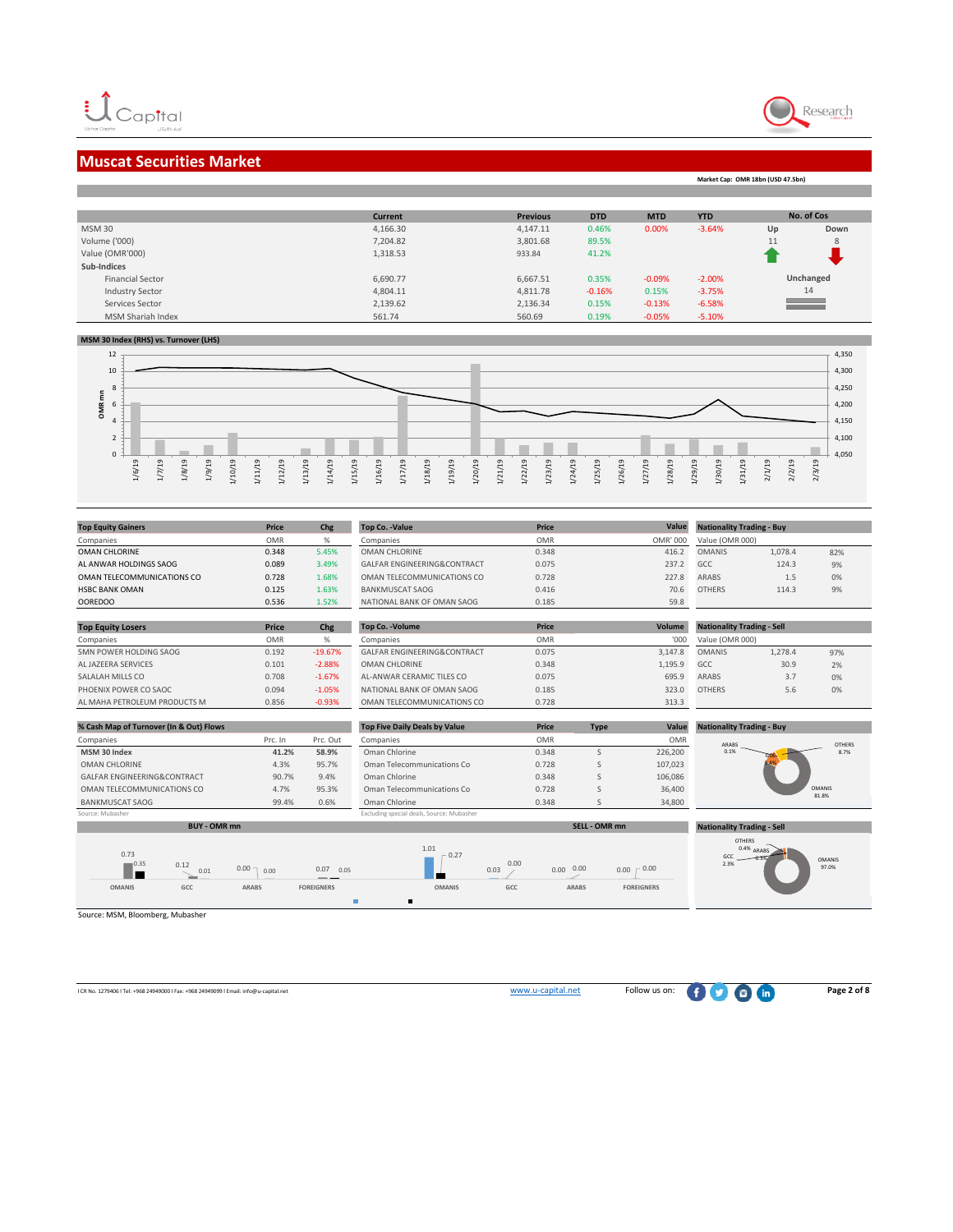# **Saudi Stock Exchange - Tadawul**

#### **Market Summary Indicators**

|                                          | <b>Current</b> | <b>Previous</b> | <b>DTD</b> | <b>MTD</b> | <b>YTD</b> |  |
|------------------------------------------|----------------|-----------------|------------|------------|------------|--|
| Tadawul Index                            | 8,524.11       | 8,526.71        | $-0.03%$   | $-0.4%$    | 8.9%       |  |
| Volume ('000)                            | 107,689.60     | 109,554.50      | $-1.7%$    |            |            |  |
| Value (SAR'000)                          | 2,544,300      | 2,388,118       | 6.5%       |            |            |  |
| <b>Selected Sub-Indices</b>              |                |                 |            |            |            |  |
| Tadawul Food & Beverages                 | 4,414.42       | 4,375.84        | 0.9%       | $-0.3%$    | 13.5%      |  |
| Tadawul Commercial & Prof Serv.          | 4,389.42       | 4,385.82        | 0.1%       | $-0.2%$    | 6.1%       |  |
| <b>Tadawul Materials</b>                 | 5,627.40       | 5,605.34        | 0.4%       | $-0.1%$    | 7.2%       |  |
| <b>Tadawul Transportation</b>            | 3,610.22       | 3,646.47        | $-1.0%$    | 0.2%       | 3.8%       |  |
| <b>Tadawul Energy</b>                    | 4,715.15       | 4,766.66        | $-1.1%$    | $-1.1%$    | $-2.8%$    |  |
| <b>Tadawul Utilities</b>                 | 3,681.01       | 3,744.76        | $-1.7%$    | $-4.0%$    | 9.3%       |  |
| Tadawul Cons Dura & App                  | 3,719.04       | 3,741.43        | $-0.6%$    | $-0.4%$    | 1.5%       |  |
| Tadawul Consumer Syc                     | 3,190.16       | 3,195.59        | $-0.2%$    | $-0.7%$    | 8.2%       |  |
| <b>Tadawul Media</b>                     | 10,586.07      | 10,564.52       | 0.2%       | 0.5%       | 4.0%       |  |
| <b>Tadawul Banks</b>                     | 8,155.51       | 8,156.37        | 0.0%       | $-0.4%$    | 13.1%      |  |
| <b>Tadawul Diversified Fin</b>           | 3,596.89       | 3,598.42        | 0.0%       | 0.5%       | 3.4%       |  |
| Tadawul Insurance                        | 4,288.21       | 4,306.73        | $-0.4%$    | $-0.3%$    | 2.7%       |  |
| Tadawul RE Mgmt & Dev                    | 3,304.01       | 3,343.61        | $-1.2%$    | $-0.6%$    | 2.4%       |  |
| <b>Tadawul Telecom</b>                   | 5,883.51       | 5,891.56        | $-0.1%$    | $-0.6%$    | 8.8%       |  |
| <b>Tadawul Retailing</b>                 | 6,766.91       | 6,796.25        | $-0.4%$    | $-0.8%$    | $-1.4%$    |  |
| Tadawul Food & Staples Retailing         | 5,779.40       | 5,827.81        | $-0.8%$    | $-1.3%$    | $-2.8%$    |  |
| Tadawul Health Care Equipment & Services | 3,755.30       | 3,750.03        | 0.1%       | $-0.7%$    | $-0.1%$    |  |
| Tadawul Pharma, Biotech & Life Science   | 3,786.29       | 3,819.27        | $-0.9%$    | $-0.7%$    | $-2.4%$    |  |
| <b>Tadawul REITs</b>                     | 3,589.98       | 3,603.39        | $-0.4%$    | $-0.8%$    | $-0.9%$    |  |
| <b>Tadawul Capital Goods</b>             | 4,132.89       | 4,117.10        | 0.4%       | 0.1%       | 6.0%       |  |

#### **Tadawul Index (RHS) vs. Turnover (LHS)**  7,400 7,600 7,800 8,000 8,200 8,400 8,600 8,800 0 500 1,000 1,500<br> **E** 2,500<br> **S** 2,000<br>
1,500 3,500 4,000 4,500 6-Jan-19 7-Jan-19 8-Jan-19 9-Jan-19 10-Jan-19 11-Jan-19 12-Jan-19 13-Jan-19 14-Jan-19 15-Jan-19 16-Jan-19 17-Jan-19 18-Jan-19 19-Jan-19 20-Jan-19 21-Jan-19 22-Jan-19 23-Jan-19 24-Jan-19 25-Jan-19 26-Jan-19 27-Jan-19 28-Jan-19 29-Jan-19 30-Jan-19 31-Jan-19 1-Feb-19 2-Feb-19 3-Feb-19 4-Feb-19

| <b>Top Equity Gainers</b>    | Price  | Chg      | <b>Top Co. - Value</b>       | Price  | Value           | <b>Market Capitalization</b> |       |
|------------------------------|--------|----------|------------------------------|--------|-----------------|------------------------------|-------|
| Companies                    | SAR    | %        | Companies                    | SAR    | <b>SAR' 000</b> | (In Billion)                 |       |
| SAUDI ARABIAN AMIANTIT CO    | 7.63   | 5.39%    | SAUDI BASIC INDUSTRIES CORP  | 123.00 | 318,637.2       | <b>USD</b>                   | SAR   |
| SAUDIA DAIRY & FOODSTUFF CO  | 104.80 | 4.80%    | AL RAJHI BANK                | 101.40 | 275,169.5       | 544                          | 2,016 |
| ALLIED COOPERATIVE INSURANCE | 23.00  | 2.68%    | SAUDI STEEL PIPE CO          | 26.05  | 148,536.1       |                              |       |
| SAVOLA                       | 33.20  | 2.47%    | <b>ALINMA BANK</b>           | 24.18  | 134,992.9       |                              |       |
| DALLAH HEALTHCARE CO         | 67.60  | 2.42%    | DAR AL ARKAN REAL ESTATE DEV | 10.08  | 100,643.4       |                              |       |
|                              |        |          |                              |        |                 |                              |       |
| <b>Top Equity Losers</b>     | Price  | Chg      | <b>Top Co. - Volume</b>      | Price  | volume          |                              |       |
| Companies                    | SAR    | %        | Companies                    | SAR    | 000             |                              |       |
| <b>EMAAR ECONOMIC CITY</b>   | 9.10   | $-3.60%$ | DAR AL ARKAN REAL ESTATE DEV | 10.08  | 9,937.4         |                              |       |
| SOLIDARITY SAUDI TAKAFUL CO  | 16.30  | $-3.32%$ | SAUDI ARABIAN AMIANTIT CO    | 7.63   | 7,913.5         |                              |       |
| SAUDI STEEL PIPE CO          | 26.05  | $-2.80%$ | SAUDI KAYAN PETROCHEMICAL CO | 14.04  | 5,614.0         |                              |       |
| RED SEA INTERNATIONAL CO     | 15.56  | $-2.63%$ | <b>ALINMA BANK</b>           | 24.18  | 5,564.2         |                              |       |
| UNITED WIRE FACTORIES COMPAN | 16.10  | $-2.42%$ | SAUDI STEEL PIPE CO          | 26.05  | 5,522.9         |                              |       |
| Source: Bloomberg            |        |          |                              |        |                 |                              |       |

ICR No. 1279406 l Tel: +968 24949000 l Fax: +968 24949099 l Email: info@u-capital.net WWW.u-capital.net Follo[w](http://www.u-capital.net/) us on: **Page 3 of 8** 

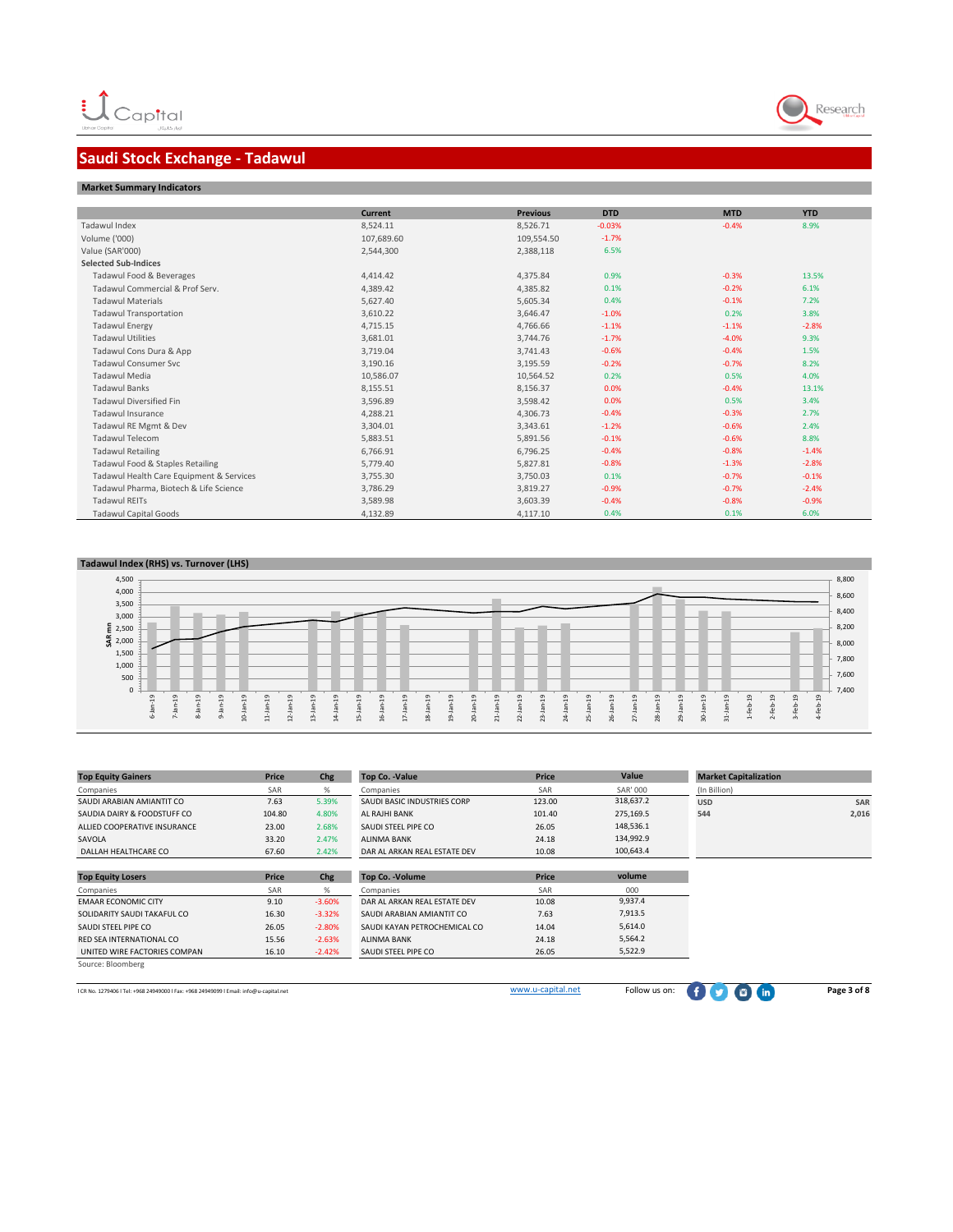

# **Dubai Financial Market**

| <b>Market Summary Indicators</b> |          |                 |            |            |            |  |
|----------------------------------|----------|-----------------|------------|------------|------------|--|
|                                  |          |                 |            |            |            |  |
|                                  | Current  | <b>Previous</b> | <b>DTD</b> | <b>MTD</b> | <b>YTD</b> |  |
| Dubai Financial Market Index     | 2,529.18 | 2,540.25        | $-0.44%$   | $-1.5%$    | 0.0%       |  |
| Volume ('000)                    | 106,287  | 112,536         | $-5.6%$    |            |            |  |
| Value (AED'000)                  | 222,622  | 141,061         | 57.8%      |            |            |  |
| Sub-Indices                      |          |                 |            |            |            |  |
| Real Estate & Construction       | 3,885.15 | 3,950.97        | $-1.7%$    | $-4.4%$    | $-5.3%$    |  |
| Banking                          | 2,256.56 | 2,253.27        | 0.1%       | 0.0%       | 3.4%       |  |
| Investment and Financial         | 2,142.59 | 2,153.33        | $-0.5%$    | $-1.9%$    | 2.3%       |  |
| Insurance                        | 1,475.80 | 1,466.89        | 0.6%       | 0.3%       | 4.7%       |  |
| <b>Consumer Staples</b>          | 158.03   | 157.51          | 0.3%       | 0.0%       | 12.5%      |  |
| Services                         | 585.83   | 580.24          | 1.0%       | $-0.8%$    | $-3.1%$    |  |
| Industiral                       | 93.88    | 93.88           | 0.0%       | 0.0%       | 3.6%       |  |
| Telecommunication                | 857.47   | 857.47          | 0.0%       | $-0.8%$    | 1.0%       |  |
| Transportation                   | 732.04   | 731.24          | 0.1%       | 0.8%       | $-0.7%$    |  |



| <b>Top Equity Gainers</b>       | Price        | Chg      | <b>Top Co. - Value</b>         | Price | Value    | <b>Market Cap - DFMGI</b> |            |
|---------------------------------|--------------|----------|--------------------------------|-------|----------|---------------------------|------------|
| Companies                       | AED          | %        | Companies                      | AED   | AED' 000 | (In Billion)              |            |
| GULFA MINERAL WATER & PROCES    | 7.17         | 14.90%   | <b>FMAAR PROPERTIES PISC.</b>  | 4.10  | 79.785.2 | <b>USD</b>                | <b>AED</b> |
| TAKAFUL FMARAT INSURANCE        | 1.67         | 3.09%    | <b>FMAAR DEVELOPMENT PISC.</b> | 3.90  | 30,821.0 | 68.8                      | 255.0      |
| <b>GFH FINANCIAL GROUP BSC</b>  | 1.02         | 3.03%    | <b>EMAAR MALLS PJSC</b>        | 1.46  | 27.684.3 |                           |            |
| AIMAN BANK PISC                 | 0.89         | 2.78%    | <b>GEH FINANCIAL GROUP BSC</b> | 1.02  | 24.720.6 |                           |            |
| EKTTITAB HOLDING CO SAK         | 0.26         | 1.97%    | <b>DUBAI ISLAMIC BANK</b>      | 5.08  | 14,785.9 |                           |            |
| <b>Top Equity Losers</b>        | <b>Price</b> | Chg      | <b>Top Co. - Volume</b>        | Price | Volume   |                           |            |
| Companies                       | AED          | %        | Companies                      | AED   | 000      |                           |            |
| <b>COMMERCIAL BANK OF DUBAI</b> | 3.66         | $-8.50%$ | <b>GFH FINANCIAL GROUP BSC</b> | 1.02  | 24.425.6 |                           |            |
| AL SALAM BANK SUDAN             | 1.23         | $-6.11%$ | <b>EMAAR PROPERTIES PJSC</b>   | 4.10  | 19.339.3 |                           |            |

| <b>EMAAR MALLS PJSC</b>    | 1.46 | $-2.67%$ | <b>FMAAR DEVELOPMENT PISC.</b>    | 3.90 |
|----------------------------|------|----------|-----------------------------------|------|
| GULF GENERAL INVESTMENT CO | 0.16 | $-2.42%$ | <b>ISLAMIC ARAB INSURANCE COM</b> | 0.50 |
| Source: Bloomberg          |      |          |                                   |      |

DUBAI ISLAMIC INSURANCE CO 0.51 -2.70% EMAAR MALLS PJSC 1.46

7,852.8 5,370.8 18,847.1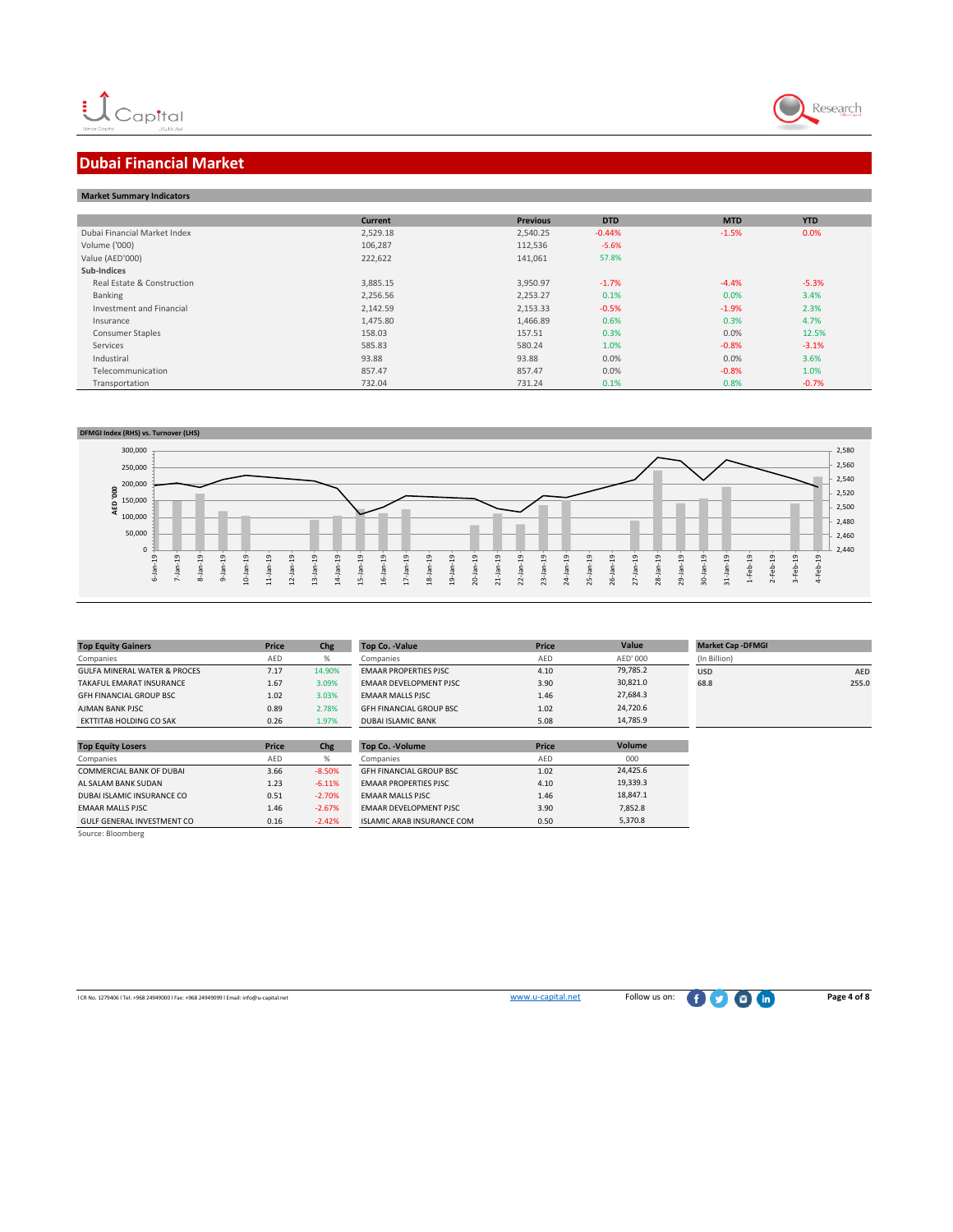

## **Abu Dhabi Securities Market**

| <b>Market Summary Indicators</b> |  |
|----------------------------------|--|
|----------------------------------|--|

|                                   | Current    | <b>Previous</b> | <b>DTD</b> | <b>MTD</b> | <b>YTD</b> |
|-----------------------------------|------------|-----------------|------------|------------|------------|
| Abu Dhabi Securities Market Index | 5,128.09   | 5,075.69        | 1.03%      | 1.65%      | 4.33%      |
| Volume ('000)                     | 40,021.64  | 52,838.53       | $-24.3%$   |            |            |
| Value (AED'000)                   | 305,897.90 | 461,317.80      | $-33.7%$   |            |            |
| Sub-Indices                       |            |                 |            |            |            |
| Banking                           | 10,339.04  | 10,150.05       | 1.9%       | 3.12%      | 8.8%       |
| Telecommunication                 | 4,182.11   | 4,192.02        | $-0.2%$    | $-0.82%$   | $-0.6%$    |
| <b>Consumer Services</b>          | 1,687.67   | 1,768.11        | $-4.5%$    | $-2.60%$   | $-16.7%$   |
| Insurance                         | 2,110.86   | 2,088.81        | 1.1%       | 1.06%      | $-1.1%$    |
| Industrials                       | 1,611.39   | 1,615.40        | $-0.2%$    | 0.53%      | $-1.1%$    |
| Invst and Financial Services      | 2,488.82   | 2,501.78        | $-0.5%$    | $-1.03%$   | $-10.5%$   |
| Energy                            | 1,571.72   | 1,571.75        | 0.0%       | 0.52%      | $-6.1%$    |
| Services                          | 2,332.14   | 2,352.87        | $-0.9%$    | $-0.88%$   | $-6.5%$    |
| Real Estate                       | 2,471.91   | 2,499.87        | $-1.1%$    | $-2.66%$   | $-3.4%$    |



| <b>Top Equity Gainers</b>           | <b>Price</b> | Chg      | Top Co. - Value                  | Price      | Value     | <b>Market Cap -ADSMI</b> |            |
|-------------------------------------|--------------|----------|----------------------------------|------------|-----------|--------------------------|------------|
| Companies                           | AED          | %        | Companies                        | AED        | AED' 000  | (In Billion)             |            |
| <b>EMIRATES INSURANCE CO. (PSC)</b> | 7.00         | 7.69%    | FIRST ABU DHABI BANK PJSC        | 15.34      | 150,645.1 | <b>USD</b>               | <b>AED</b> |
| SUDATEL TELECOME GROUP LTD          | 0.39         | 4.00%    | ABU DHABI COMMERCIAL BANK        | 9.49       | 61,715.0  | 68.84                    | 255.0      |
| METHAQ TAKAFUL INSURANCE            | 0.72         | 2.57%    | <b>EMIRATES TELECOM GROUP CO</b> | 16.88      | 38,357.6  |                          |            |
| FIRST ABU DHABI BANK PJSC           | 15.34        | 2.27%    | UNION NATIONAL BANK/ABU DHAB     | 5.25       | 30,973.7  |                          |            |
| ABU DHABI COMMERCIAL BANK           | 9.49         | 2.04%    | ALDAR PROPERTIES PJSC            | 1.54       | 11,421.7  |                          |            |
|                                     |              |          |                                  |            |           |                          |            |
| <b>Top Equity Losers</b>            | <b>Price</b> | Chg      | Top Co. - Volume                 | Price      | Volume    |                          |            |
| Companies                           | AED          | %        | Companies                        | <b>AED</b> | 000       |                          |            |
| <b>AGTHIA GROUP PISC</b>            | 3.81         | $-5.93%$ | FIRST ABU DHABI BANK PJSC        | 15.34      | 9,884.6   |                          |            |
| RAS AL KHAIMAH CEMENT CO PSC        | 0.63         | $-5.83%$ | ALDAR PROPERTIES PJSC            | 1.54       | 7,385.0   |                          |            |
| INTL FISH FARMING CO PJSC           | 0.94         | $-3.09%$ | ABU DHABI COMMERCIAL BANK        | 9.49       | 6,569.5   |                          |            |
| ABU DHABI NATIONAL HOTELS           | 2.60         | $-2.26%$ | UNION NATIONAL BANK/ABU DHAB     | 5.25       | 5,897.6   |                          |            |

2.60 -2.26% UNION NATIONAL BANK/ABU DHAB 5.25<br>0.39 -1.52% ABU DHABI NATIONAL OIL CO FO 2.28 ABU DHABI NATIONAL OIL CO FO

MANAZEL REAL ESTATE PJSC<br>Source: Bloomberg

5,897.6 3,608.4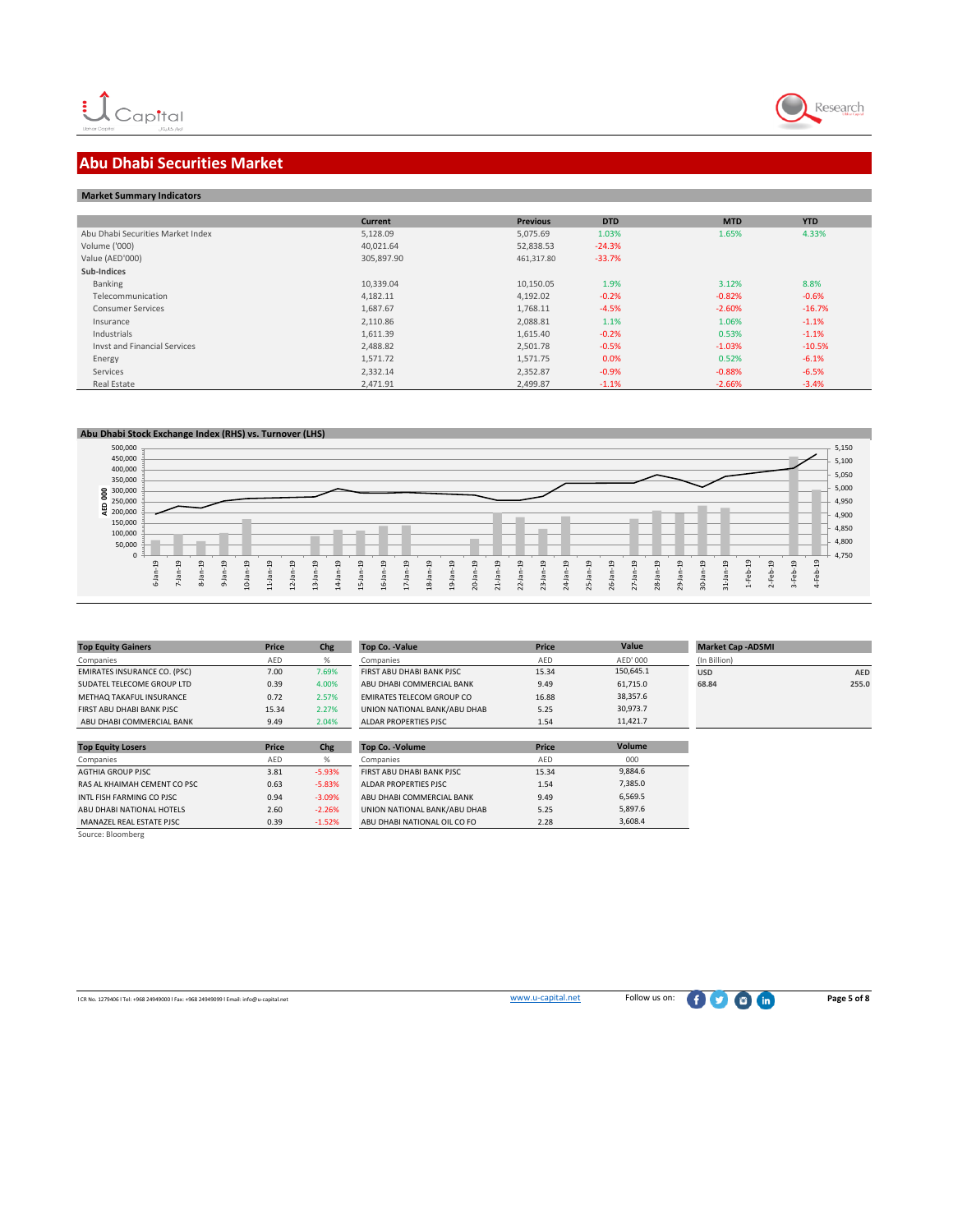

# **Kuwait Stock Exchange**

#### **Market Summary Indicators**

|                           | Current    | <b>Previous</b> | <b>DTD</b> | <b>MTD</b> | <b>YTD</b> |
|---------------------------|------------|-----------------|------------|------------|------------|
| Kuwait All Share Index    | 5,205.82   | 5,186.16        | 0.38%      | 0.00%      | 2.49%      |
| Volume ('000)             | 166,149.50 | 223,287.30      | $-25.6%$   |            |            |
| Value (KWD'000)           | 20,016.77  | 25,648.43       | $-22.0%$   |            |            |
| Sub-Indices               |            |                 |            |            |            |
| Industrials               | 928.76     | 924.09          | 0.5%       | $-0.15%$   | $-3.64%$   |
| Banks                     | 1,134.70   | 1,131.97        | 0.2%       | $-0.20%$   | 3.85%      |
| Consumer Goods            | 607.38     | 611.85          | $-0.7%$    | $-0.23%$   | $-7.40%$   |
| <b>Consumer Service</b>   | 951.74     | 937.49          | 1.5%       | 1.83%      | $-3.42%$   |
| Real Estate               | 879.41     | 881.80          | $-0.3%$    | $-0.33%$   | 1.12%      |
| <b>Financial Services</b> | 991.33     | 986.54          | 0.5%       | 0.58%      | 6.18%      |
| Telecom                   | 911.72     | 907.75          | 0.4%       | 0.09%      | 2.73%      |
| Health Care               | 938.75     | 938.75          | 0.0%       | 0.00%      | $-0.85%$   |
| Insurance                 | 986.13     | 980.70          | 0.6%       | 1.43%      | $-0.68%$   |
| <b>Basic Materials</b>    | 1,176.92   | 1,152.70        | 2.1%       | 0.66%      | 1.52%      |
| Oil and Gas               | 1,198.35   | 1,156.98        | 3.6%       | 3.63%      | 4.90%      |
| Utilities                 | 0.00       | 0.00            | 0.0%       | 0.00%      | 0.00%      |
| Technology                | 785.70     | 785.70          | 0.0%       | 0.00%      | 0.00%      |





| <b>Top Equity Gainers</b>             | Price        | Chg      | <b>Top Co. - Value</b>           | <b>Price</b> | Value         | <b>Market Cap - KWSEAS</b> |            |
|---------------------------------------|--------------|----------|----------------------------------|--------------|---------------|----------------------------|------------|
| Companies                             | KWd          | %        | Companies                        | KWd          | KWd '000      | (In Billion)               |            |
| EFFECT REAL ESTATE CO                 | 18.80        | 24.50%   | NATIONAL BANK OF KUWAIT          | 860.00       | 3,256,524.3   | <b>USD</b>                 | <b>KWD</b> |
| KUWAIT CABLE VISION SAK               | 16.00        | 23.08%   | <b>GULF BANK</b>                 | 275.00       | 3,051,198.2   | 97.90                      | 29.58      |
| <b>WARBA INSURANCE CO</b>             | 78.80        | 19.39%   | NATIONAL INDUSTRIES GRP HOLD     | 171.00       | 1,705,551.5   |                            |            |
| IFA HOTELS & RESORTS CO. K.S.         | 65.10        | 11.47%   | AAYAN LEASING & INVESTMENT       | 50.10        | 1,482,500.4   |                            |            |
| AL-EID FOOD KSC                       | 77.00        | 10,00%   | AHLI UNITED BANK B.S.C           | 235.00       | 1,273,022.8   |                            |            |
|                                       |              |          |                                  |              |               |                            |            |
| <b>Top Equity Losers</b>              | <b>Price</b> | Chg      | <b>Top Co. - Volume</b>          | <b>Price</b> | <b>Volume</b> |                            |            |
| Companies                             | KWd          |          | Companies                        | KWd          | 000           |                            |            |
| <b>CREDIT RATING &amp; COLLECTION</b> | 20.00        | $-9.50%$ | AAYAN LEASING & INVESTMENT       | 50.10        | 29.442.7      |                            |            |
| WETHAQ TAKAFUL INSURANCE CO           | 37.20        | $-7.23%$ | <b>GULF PETROLEUM INVESTMENT</b> | 31.30        | 17,891.9      |                            |            |
| TAMDEEN REAL ESTATE CO KSC            | 325.00       | $-6.61%$ | ABYAAR REAL EASTATE DEVELOPM     | 17.50        | 15,850.4      |                            |            |
| KUWAIT & MIDDLE EAST FIN INV          | 47.60        | $-6.30%$ | <b>GULF BANK</b>                 | 275.00       | 11,102.3      |                            |            |

Source: Bloomberg

ICR No. 1279406 l Tel: +968 24949000 l Fax: +968 24949099 l Email: info@u-capital.net **[w](http://www.u-capital.net/)ww.u-capital.net** Follow us on: **Page 6 of 8** 

KUWAIT REMAL REAL ESTATE CO 38.50 -5.64% NATIONAL INDUSTRIES GRP HOLD 171.00

10,080.2

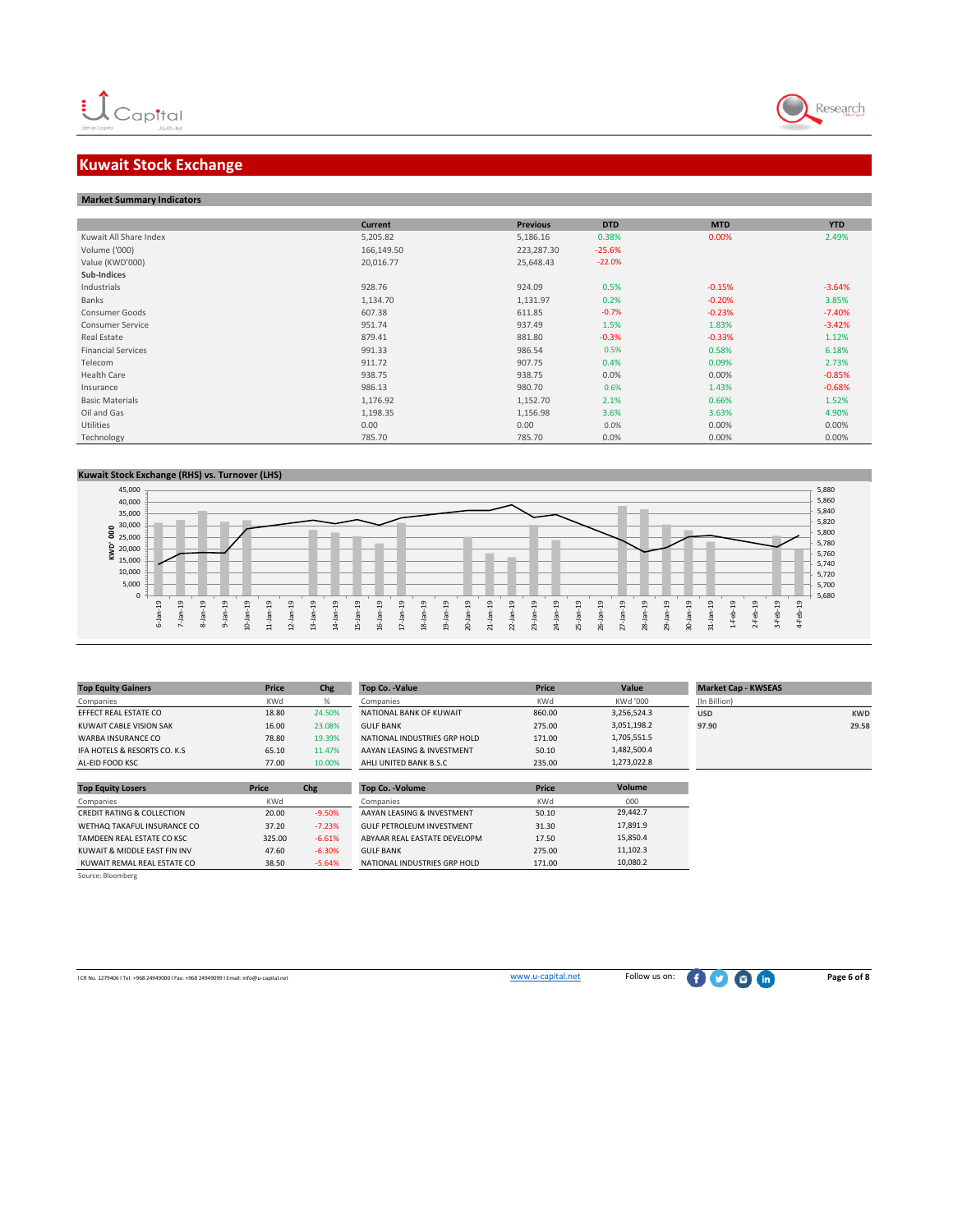



# **Qatar Stock Exchange**

| <b>Market Summary Indicators</b> |              |                 |            |            |            |
|----------------------------------|--------------|-----------------|------------|------------|------------|
|                                  |              |                 |            |            |            |
|                                  | Current      | <b>Previous</b> | <b>DTD</b> | <b>MTD</b> | <b>YTD</b> |
| Qatar Stock Exchange Index       | 10,727.53    | 10,689.17       | 0.36%      | 0.07%      | 4.16%      |
| Volume ('000)                    | 8,466.86     | 5,603.85        | 51.09%     |            |            |
| Value (QAR'000)                  | 1,387,653.00 | 148,474.50      | 834.61%    |            |            |

#### **Qatar Stock Exchange (RHS) vs. Turnover (LHS)**



**Top Equity Losers Price Chg Top Co. -Volume Price**

| <b>Top Equity Gainers</b>             | Price  | Chg   | <b>Top Co. - Value</b>              |
|---------------------------------------|--------|-------|-------------------------------------|
| Companies                             | QAR    | %     | Companies                           |
| QATAR GAS TRANSPORT(NAKILAT)          | 20.55  | 4.58% | <b>QATAR NATIONAL BANK</b>          |
| ZAD HOLDING CO                        | 125.00 | 3.31% | QATAR ALUMINUM MANUFACTURING        |
| <b>QATAR &amp; OMAN INVESTMENT CO</b> | 6.17   | 2.66% | <b>INDUSTRIES OATAR</b>             |
| NATIONAL LEASING                      | 9.39   | 2.40% | <b>QATAR ISLAMIC BANK</b>           |
|                                       |        |       | <b>OATAR GAS TRANSPORT/NAKILATI</b> |

| <b>Top Equity Gainers</b>             | <b>Price</b> | Chg   | <b>Top Co. -Value</b>               | <b>Price</b> | Value    | <b>Market Cap - DSM Index</b> |       |
|---------------------------------------|--------------|-------|-------------------------------------|--------------|----------|-------------------------------|-------|
| Companies                             | QAR          | %     | Companies                           | QAR          | QAR' 000 | (In Billion)                  |       |
| QATAR GAS TRANSPORT(NAKILAT)          | 20.55        | 4.58% | <b>QATAR NATIONAL BANK</b>          | 195.49       | 39.257.1 | <b>USD</b>                    | QAR   |
| ZAD HOLDING CO                        | 125.00       | 3.31% | OATAR ALUMINUM MANUFACTURING        | 12.35        | 23,488.0 | 142.49                        | 518.7 |
| <b>OATAR &amp; OMAN INVESTMENT CO</b> | 6.17         | 2.66% | <b>INDUSTRIES OATAR</b>             | 144.50       | 19,997.9 |                               |       |
| NATIONAL LEASING                      | 9.39         | 2.40% | <b>QATAR ISLAMIC BANK</b>           | 159.00       | 18,174.2 |                               |       |
|                                       | . .          |       | <b>QATAR GAS TRANSPORT(NAKILAT)</b> | 20.55        | 17,024.8 |                               |       |
|                                       |              |       |                                     |              |          |                               |       |

**Value**

'000 1,906.0 846.5 835.2 572.8 518.5

| <b>Top Equity Losers</b>     | Price | Chg      | <b>Top Co. - Volume</b>             | Price |
|------------------------------|-------|----------|-------------------------------------|-------|
|                              | QAR   | %        |                                     | QAR   |
| <b>AL AHLI BANK</b>          | 31.00 | $-3.06%$ | OATAR ALUMINUM MANUFACTURING        | 12.35 |
| AL KHALEEJ TAKAFUL GROUP     | 9.50  | $-2.96%$ | <b>QATAR GAS TRANSPORT(NAKILAT)</b> | 20.55 |
| QATAR GERMAN CO FOR MEDICAL  | 6.20  | $-2.21%$ | UNITED DEVELOPMENT CO               | 16.73 |
| <b>ISLAMIC HOLDING GROUP</b> | 22.50 | $-2.05%$ | <b>QATAR FIRST BANK</b>             | 4.12  |
| <b>VODAFONE QATAR</b>        | 8.25  | $-1.55%$ | <b>VODAFONE QATAR</b>               | 8.25  |

Source: Bloomberg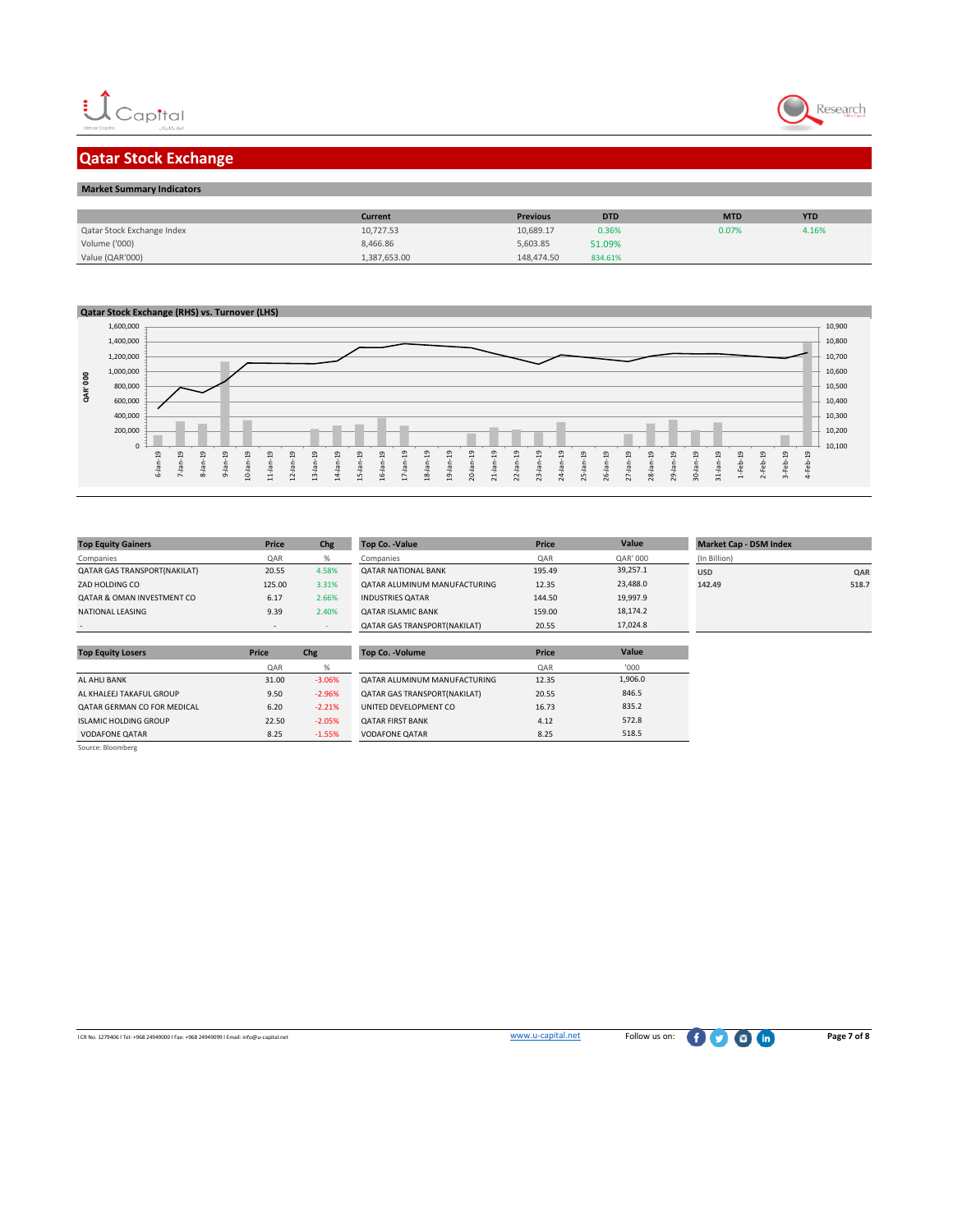



## **Bahrain Bourse**

| <b>Market Summary Indicators</b> |          |                 |            |            |            |
|----------------------------------|----------|-----------------|------------|------------|------------|
|                                  |          |                 |            |            |            |
|                                  | Current  | <b>Previous</b> | <b>DTD</b> | <b>MTD</b> | <b>YTD</b> |
| Bahrain Bourse                   | 1,397.55 | 1,396.11        | 0.10%      | 0.44%      | 4.51%      |
| Volume ('000)                    | 6,223    | 5,755           | 8.1%       |            |            |
| Value (BHD'000)                  | 2,729.63 | 2,509.36        | 8.8%       |            |            |
| Sub-Indices                      |          |                 |            |            |            |
| Banks                            | 2,979.95 | 2,982.61        | $-0.1%$    | 0.5%       | 7.6%       |
| Hotel and Tourism                | 2.637.29 | 2,637.29        | 0.0%       | 0.0%       | $-1.5%$    |
| Industiral                       | 929.43   | 929.43          | 0.0%       | 0.0%       | $-3.3%$    |
| Insurance                        | 1,619.89 | 1,619.89        | 0.0%       | 0.0%       | 0.0%       |
| Services                         | 1,251.90 | 1,253.44        | $-0.1%$    | 0.1%       | 2.9%       |

#### **Bahrain Bourse (RHS) vs. Turnover (LHS)**

| 10,000                          |                 |                          |               |          |               |        |                 |               |                    |                       |                          |                   |                |             |    |                |                        |                            |           |             |                          |               |          |    |    |                            |                                   |                        |                |          | 1,420 |
|---------------------------------|-----------------|--------------------------|---------------|----------|---------------|--------|-----------------|---------------|--------------------|-----------------------|--------------------------|-------------------|----------------|-------------|----|----------------|------------------------|----------------------------|-----------|-------------|--------------------------|---------------|----------|----|----|----------------------------|-----------------------------------|------------------------|----------------|----------|-------|
| 9,000                           |                 |                          |               |          |               |        |                 |               |                    |                       |                          |                   |                |             |    |                |                        |                            |           |             |                          |               |          |    |    |                            |                                   |                        |                |          | 1,400 |
| 8,000                           |                 |                          |               |          |               |        |                 |               |                    |                       |                          |                   |                |             |    |                |                        |                            |           |             |                          |               |          |    |    |                            |                                   |                        |                |          |       |
| 7,000                           |                 |                          |               |          |               |        |                 |               |                    |                       |                          |                   |                |             |    |                |                        |                            |           |             |                          |               |          |    |    |                            |                                   |                        |                |          | 1,380 |
| g<br>6,000                      |                 |                          |               |          |               |        |                 |               |                    |                       |                          |                   |                |             |    |                |                        |                            |           |             |                          |               |          |    |    |                            |                                   |                        |                |          | 1,360 |
| 5,000                           |                 |                          |               |          |               |        |                 |               |                    |                       |                          |                   |                |             |    |                |                        |                            |           |             |                          |               |          |    |    |                            |                                   |                        |                |          |       |
| $\frac{\Omega}{\Omega}$<br>4,00 |                 |                          |               |          |               |        |                 |               |                    |                       |                          |                   |                |             |    |                |                        |                            |           |             |                          |               |          |    |    |                            |                                   |                        |                |          | 1,340 |
| 3,000                           |                 |                          |               |          |               |        |                 |               |                    |                       |                          |                   |                |             |    |                |                        |                            |           |             |                          |               |          |    |    |                            |                                   |                        |                |          | 1,320 |
| 2,000                           |                 |                          |               |          |               |        |                 |               |                    |                       |                          |                   |                |             |    |                |                        |                            |           |             |                          |               |          |    |    |                            |                                   |                        |                |          | 1,300 |
| 1,000                           |                 |                          |               |          |               |        |                 |               |                    |                       |                          |                   |                |             |    |                |                        |                            |           |             |                          |               |          |    |    |                            |                                   |                        |                |          |       |
| υ                               | $\sigma$        | G                        |               | $\sigma$ | $\sigma$      |        | $\sigma$        |               | $\sigma$           | $\sigma$              | ᠳ                        | $\sigma$          | $\sigma$       | $\sigma$    |    | G)             |                        |                            | $\sigma$  | $\sigma$    | ō                        |               | $\sigma$ |    | ഗ  |                            |                                   | $\sigma$               | $\sigma$       | $\sigma$ | 1,280 |
|                                 | $\ddot{ }$<br>÷ | $\overline{\phantom{0}}$ | $\sigma$<br>÷ | -        |               | ີ<br>⊣ | $\blacksquare$  | $\sigma$<br>÷ |                    |                       | $\overline{\phantom{0}}$ | ÷                 | $\overline{ }$ |             | o  | $\mathbf{H}$   | $\sigma$<br>$\ddot{ }$ | $\sigma$<br>$\overline{ }$ |           | ⊣           | $\overline{\phantom{0}}$ | $\sigma$<br>÷ |          | σ  | н  | $\sigma$<br>$\blacksquare$ | $\sigma$<br>$\mathbf{\mathbf{d}}$ |                        | ≕              | -        |       |
|                                 | 므               | $\sigma$                 |               |          |               |        | $\sigma$<br>-   | $\sigma$<br>- |                    |                       | $\sigma$                 | $\mathbf{r}$      |                |             | œ  | ⊸              | -                      |                            |           | $\sigma$    | $\sigma$                 |               |          |    |    | $\sigma$<br>-              | $\mathbf{a}$                      | $\Omega$<br>$\sqrt{2}$ | $\mathfrak{a}$ | $\Omega$ |       |
|                                 | ف               | $\sim$                   | œ             | $\sigma$ | $\frac{0}{1}$ | 븝      | $\overline{12}$ | $\ddot{u}$    | ₹<br>$\rightarrow$ | LO.<br>$\overline{ }$ | ه<br>$\mathbf{H}$        | ∼<br>$\mathbf{H}$ | $\frac{8}{16}$ | Ō<br>$\div$ | 20 | $\overline{z}$ | $\overline{2}$         | 23                         | $\dot{N}$ | m<br>$\sim$ | ه<br>$\overline{N}$      | 27            | 28       | 29 | 20 | $\frac{1}{2}$              | -                                 | $\sim$                 | w              | ₹        |       |
|                                 |                 |                          |               |          |               |        |                 |               |                    |                       |                          |                   |                |             |    |                |                        |                            |           |             |                          |               |          |    |    |                            |                                   |                        |                |          |       |

| <b>Top Equity Gainers</b>      | Price                    | Chg                      | Top Co. - Value                | <b>Price</b> | Value    |              | <b>Market Cap - BHSEASI</b> |  |
|--------------------------------|--------------------------|--------------------------|--------------------------------|--------------|----------|--------------|-----------------------------|--|
| Companies                      | <b>BHD</b>               | %                        | Companies                      | <b>BHD</b>   | BHD' 000 | (In Billion) |                             |  |
| <b>GFH FINANCIAL GROUP BSC</b> | 0.28                     | 3.77%                    | AHLI UNITED BANK B.S.C         | 0.77         | 2,020.4  | <b>USD</b>   | <b>BHD</b>                  |  |
| KHALEEJI COMMERCIAL BANK       | 0.07                     | 1.45%                    | <b>GFH FINANCIAL GROUP BSC</b> | 0.28         | 215.4    | 21.33        | 8.05                        |  |
| <b>BBK BSC</b>                 | 0.46                     | 0.89%                    | BAHRAIN TELECOM CO             | 0.30         | 54.4     |              |                             |  |
| $\overline{\phantom{a}}$       | $\sim$                   | $\sim$                   | KHALEEJI COMMERCIAL BANK       | 0.07         | 34.6     |              |                             |  |
|                                | $\overline{\phantom{a}}$ | $\sim$                   | <b>BBK BSC</b>                 | 0.46         | 25.4     |              |                             |  |
|                                |                          |                          |                                |              |          |              |                             |  |
| <b>Top Equity Losers</b>       | Price                    | Chg                      | <b>Top Co. - Volume</b>        | <b>Price</b> | Volume   |              |                             |  |
| Companies                      | BHD                      | %                        |                                |              |          |              |                             |  |
| <b>BAHRAIN CINEMA CO</b>       | 0.99                     | $-1.50%$                 | AHLI UNITED BANK B.S.C         | 0.77         | 2,641.1  |              |                             |  |
| <b>AL-SALAM BANK</b>           | 0.10                     | $-1.04%$                 | <b>GFH FINANCIAL GROUP BSC</b> | 0.28         | 796.5    |              |                             |  |
| NATIONAL BANK OF BAHRAIN BSC   | 0.66                     | $-0.76%$                 | KHALEEJI COMMERCIAL BANK       | 0.07         | 493.6    |              |                             |  |
| $\overline{\phantom{a}}$       | $\overline{\phantom{a}}$ | $\overline{\phantom{a}}$ | <b>AL-SALAM BANK</b>           | 0.10         | 239.0    |              |                             |  |
|                                | $\overline{\phantom{a}}$ | $\overline{\phantom{a}}$ | <b>BAHRAIN TELECOM CO</b>      | 0.30         | 181.3    |              |                             |  |

-<br>Source: Bloomberg